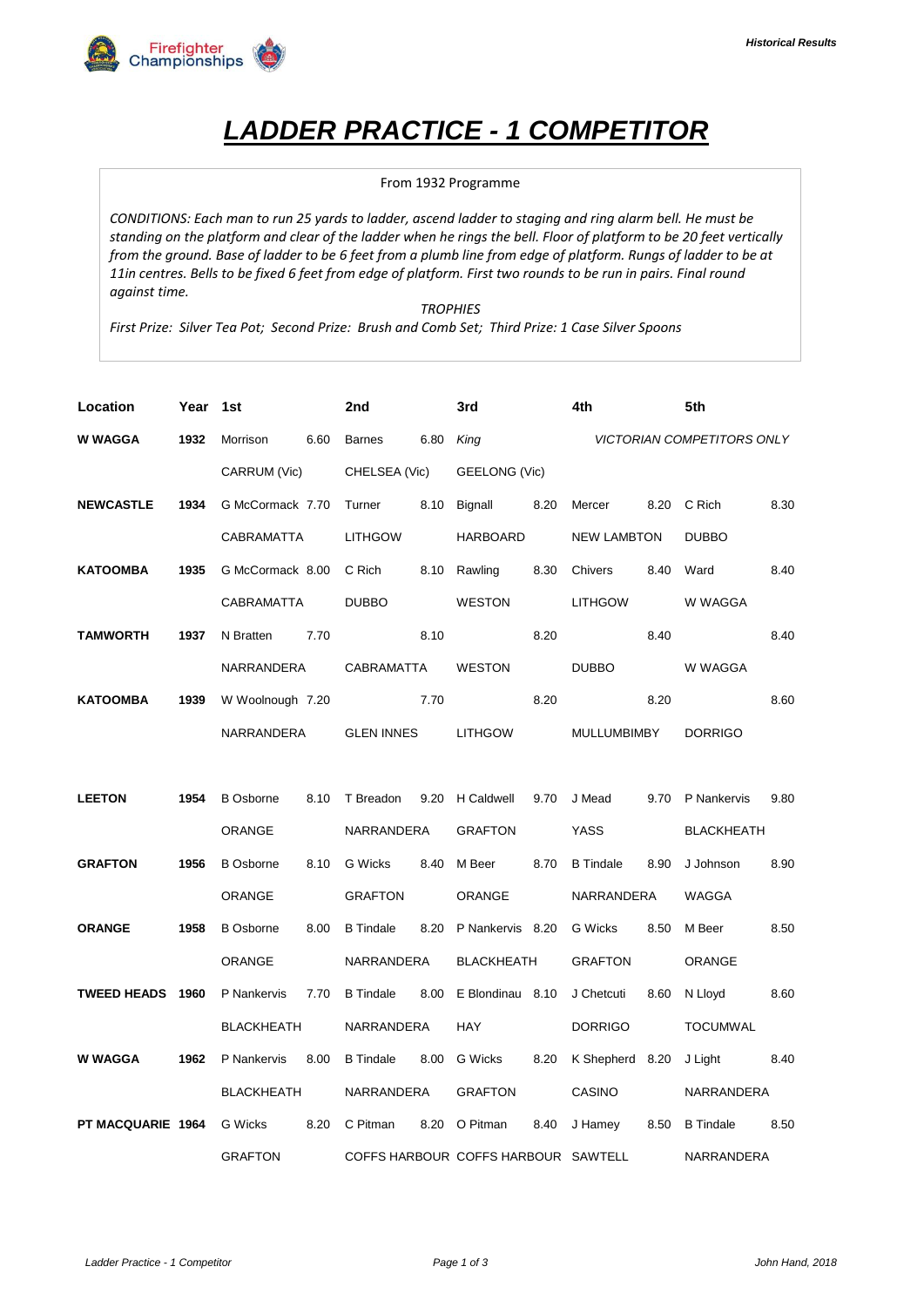



| Location                 | Year   | 1st                | 2nd                        | 3rd                     | 4th                     | 5th                     |  |
|--------------------------|--------|--------------------|----------------------------|-------------------------|-------------------------|-------------------------|--|
| <b>ALBURY</b>            | 1966   | 7.90<br>J Hamey    | J Osmond<br>7.90           | McCormack 8.30          | O Pitman<br>8.50        | Schaffer<br>8.80        |  |
|                          |        | SAWTELL            | NARRANDERA                 | <b>HAY</b>              | COFFS HARBOUR ARMIDALE  |                         |  |
| TWEED HEADS 1968         |        | A Crosthwaite 7.40 | J Osmond<br>7.40           | 7.50<br>D Yorgey        | J Cahill<br>7.70        | 7.80<br>J Hamey         |  |
|                          |        | <b>COROWA</b>      | NARRANDERA                 | <b>COROWA</b>           | NARRANDERA              | <b>SAWTELL</b>          |  |
| PT MACQUARIE 1970        |        | 7.30<br>D Yorgey   | <b>B</b> Osmond<br>7.50    | A Crosthwaite 7.50      | 7.80<br>K Bevan         | 8.00<br>A Carey         |  |
|                          |        | <b>COROWA</b>      | NARRANDERA                 | <b>COROWA</b>           | <b>FINLEY</b>           | <b>YASS</b>             |  |
| <b>COFFS HARBOU 1972</b> |        | J Osmond<br>7.40   | A Crosthwaite 7.70 K Bevan | 7.80                    | 8.00<br>J Hamey         | P Rourke<br>8.10        |  |
|                          |        | NARRANDERA         | <b>COROWA</b>              | <b>FINLEY</b>           | SAWTELL                 | <b>FINLEY</b>           |  |
| <b>ALBURY</b>            | 1974   | 8.10<br>P Rourke   | <b>B</b> Patch             | 8.60<br>8.50 A Brighton | 9.20<br>J Light         | W Smith<br>9.30         |  |
|                          |        | <b>FINLEY</b>      | COFFS HARBOUR URUNGA       |                         | NARRANDERA              | <b>YASS</b>             |  |
| PT MACQUARIE 1976        |        | A Crosthwaite 7.30 | P Rourke                   | 7.70 K Bevan<br>7.90    | 8.20<br><b>B</b> Patch  | 8.40<br><b>Bradford</b> |  |
|                          |        | <b>COROWA</b>      | <b>FINLEY</b>              | <b>FINLEY</b>           | COFFS HARBOUR HAY       |                         |  |
| <b>QUEANBEYAN</b>        | 1978   | 8.26<br>D Hanson   | K Bevan<br>8.39            | <b>Byrnes</b><br>8.46   | 8.48<br><b>Bradford</b> | 8.55<br><b>B</b> Patch  |  |
|                          |        |                    | <b>FINLEY</b>              | <b>CANOWINDRA</b>       | <b>HAY</b>              | <b>COFFS HARBOUR</b>    |  |
| <b>TWEED HEADS 1980</b>  |        | A Crosthwaite 6.96 | R Hodge<br>7.22            | S Osborne<br>7.77       | 7.82<br>W Paul          | R Pigdon<br>8.00        |  |
|                          | COROWA |                    | CANOWINDRA                 | ORANGE                  | <b>CANOWINDRA</b>       | <b>LOCKHART</b>         |  |
| PT MACQUARIE 1982        |        | R Hodge<br>7.23    | <b>B</b> Baker<br>8.29     | <b>B</b> O'Hora<br>8.31 | 8.35<br>D Hanson        | 8.47<br>K Bacon         |  |
|                          |        | <b>CANOWINDRA</b>  | <b>NOWRA</b>               | <b>FINLEY</b>           | <b>NOWRA</b>            | <b>DENILIQUIN</b>       |  |
| COFFS/SAWTELI 1984       |        | R Hodge<br>7.18    | D Hanson<br>8.09           | 8.19<br>Thomas          | 8.35<br>Quinlan         | <b>B</b> Baker<br>8.61  |  |
|                          |        | CANOWINDRA         | <b>NOWRA</b>               | <b>HAY</b>              | <b>DENILIQUIN</b>       | <b>NOWRA</b>            |  |
| <b>TAM/W TAMWTH 1986</b> |        | 7.24<br>R Hodge    | <b>B</b> O'Hora<br>8.20    | G Gibbons<br>8.31       | 8.39<br><b>Nicholls</b> | D Hanson<br>8.44        |  |
|                          |        | CANOWINDRA         | <b>FINLEY</b>              | BATHURST                | NORTH ALBURY            | <b>NOWRA</b>            |  |
| PT MACQUARIE 1988        |        | 6.85<br>R Hodge    | C Simon                    | 7.25 N Walker<br>7.26   | B Walsh<br>7.50         | 7.58<br><b>B</b> Baker  |  |
|                          |        | CANOWINDRA         | BLACKHEATH                 | <b>CANOWINDRA</b>       | <b>FINLEY</b>           | <b>NOWRA</b>            |  |
| <b>DUBBO</b>             | 1990   | R Hodge<br>6.92    | G Hayes                    | 7.31 B Baker<br>7.42    | D Coyle<br>7.58         | 7.71<br>D O'Bree        |  |
| $*6.70$                  |        | CANOWINDRA         | MURWILLUMBAH NOWRA         |                         | MOREE                   | P MACQUARIE             |  |
| <b>WOLLONGONG 1992</b>   |        | 7.09<br>R Hodge    | M Flannery 7.57 G Hayes    |                         | 7.62 B Baker<br>7.93    | 8.00<br>G Gibbons       |  |
|                          |        | CANOWINDRA         | CANOWINDRA                 | MURWILLUMBAH            | NOWRA                   | <b>BATHURST</b>         |  |
| W TAMWORTH 1994          |        | 6.65<br>R Hodge    | M Flannery 6.90 G Hayes    | 7.39                    | Wood<br>7.60            | 7.73<br>D O'Bree        |  |
|                          |        | CANOWINDRA         | CANOWINDRA                 | MURWILLUMBAH            | <b>GRAFTON</b>          | P MACQUARIE             |  |
| P MACQUARIE 1996         |        | 7.08<br>R Hodge    | M Flannery 7.43 D O'Bree   | 8.06                    | A Hatch<br>8.22         | M Rich<br>8.26          |  |
| #6.96                    |        | CANOWINDRA         | <b>CANOWINDRA</b>          | PT MACQUARIE            | <b>GRIFFITH</b>         | DELROY                  |  |